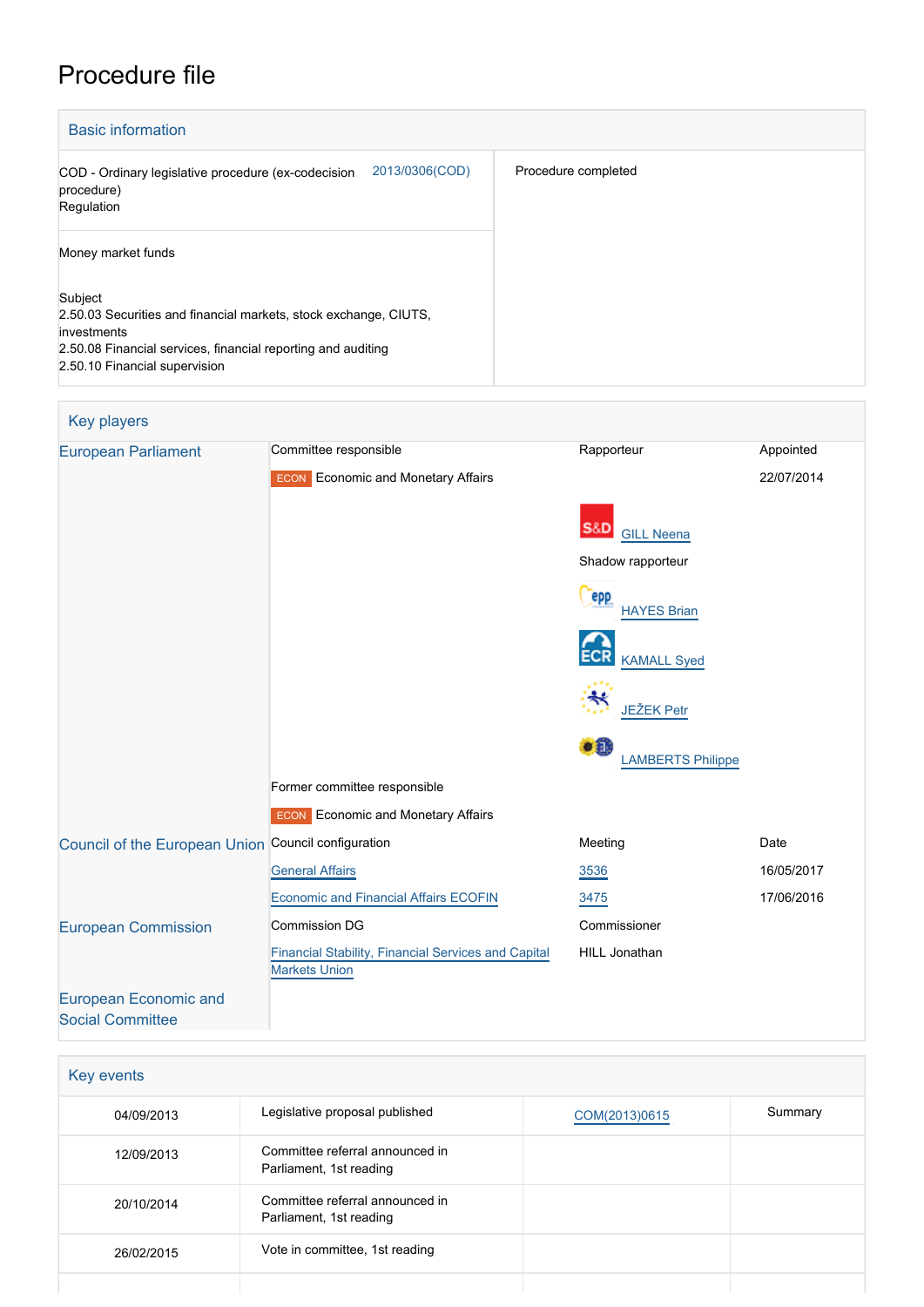| 04/03/2015 | Committee report tabled for plenary, 1st<br>reading                                           | A8-0041/2015 | Summary |
|------------|-----------------------------------------------------------------------------------------------|--------------|---------|
| 28/04/2015 | Debate in Parliament                                                                          | T,           |         |
| 29/04/2015 | Decision by Parliament, 1st reading                                                           | T8-0170/2015 | Summary |
| 29/04/2015 | Matter referred back to the committee<br>responsible                                          |              |         |
| 17/06/2016 | Debate in Council                                                                             | 3475         |         |
| 07/12/2016 | Approval in committee of the text agreed<br>at 1st reading interinstitutional<br>negotiations | PE604.806    |         |
| 04/04/2017 | Debate in Parliament                                                                          | T.           |         |
| 05/04/2017 | Results of vote in Parliament                                                                 | 심            |         |
| 05/04/2017 | Decision by Parliament, 1st reading                                                           | T8-0109/2017 | Summary |
| 16/05/2017 | Act adopted by Council after Parliament's<br>1st reading                                      |              |         |
| 14/06/2017 | Final act signed                                                                              |              |         |
| 14/06/2017 | End of procedure in Parliament                                                                |              |         |
| 30/06/2017 | Final act published in Official Journal                                                       |              |         |

| 2013/0306(COD)                                                 |
|----------------------------------------------------------------|
| COD - Ordinary legislative procedure (ex-codecision procedure) |
| Legislation                                                    |
| Regulation                                                     |
| Treaty on the Functioning of the EU TFEU 114                   |
| <b>European Economic and Social Committee</b>                  |
| Procedure completed                                            |
| ECON/8/00218                                                   |
|                                                                |

## Documentation gateway

| Legislative proposal                     | COM(2013)0615 | 04/09/2013 | EC  | Summary |
|------------------------------------------|---------------|------------|-----|---------|
| Document attached to the procedure       | SWD(2013)0315 | 04/09/2013 | EC  |         |
| Document attached to the procedure       | SWD(2013)0316 | 04/09/2013 | EC. |         |
| Committee draft report                   | PE541.543     | 26/11/2014 | EP  |         |
| Amendments tabled in committee           | PE546.594     | 12/01/2015 | EP  |         |
| Amendments tabled in committee           | PE546.595     | 12/01/2015 | EP  |         |
| Amendments tabled in committee           | PE546.610     | 12/01/2015 | EP  |         |
| Amendments tabled in committee           | PE546.613     | 12/01/2015 | EP  |         |
| Committee report tabled for plenary, 1st | A8-0041/2015  | 04/03/2015 | EP  | Summary |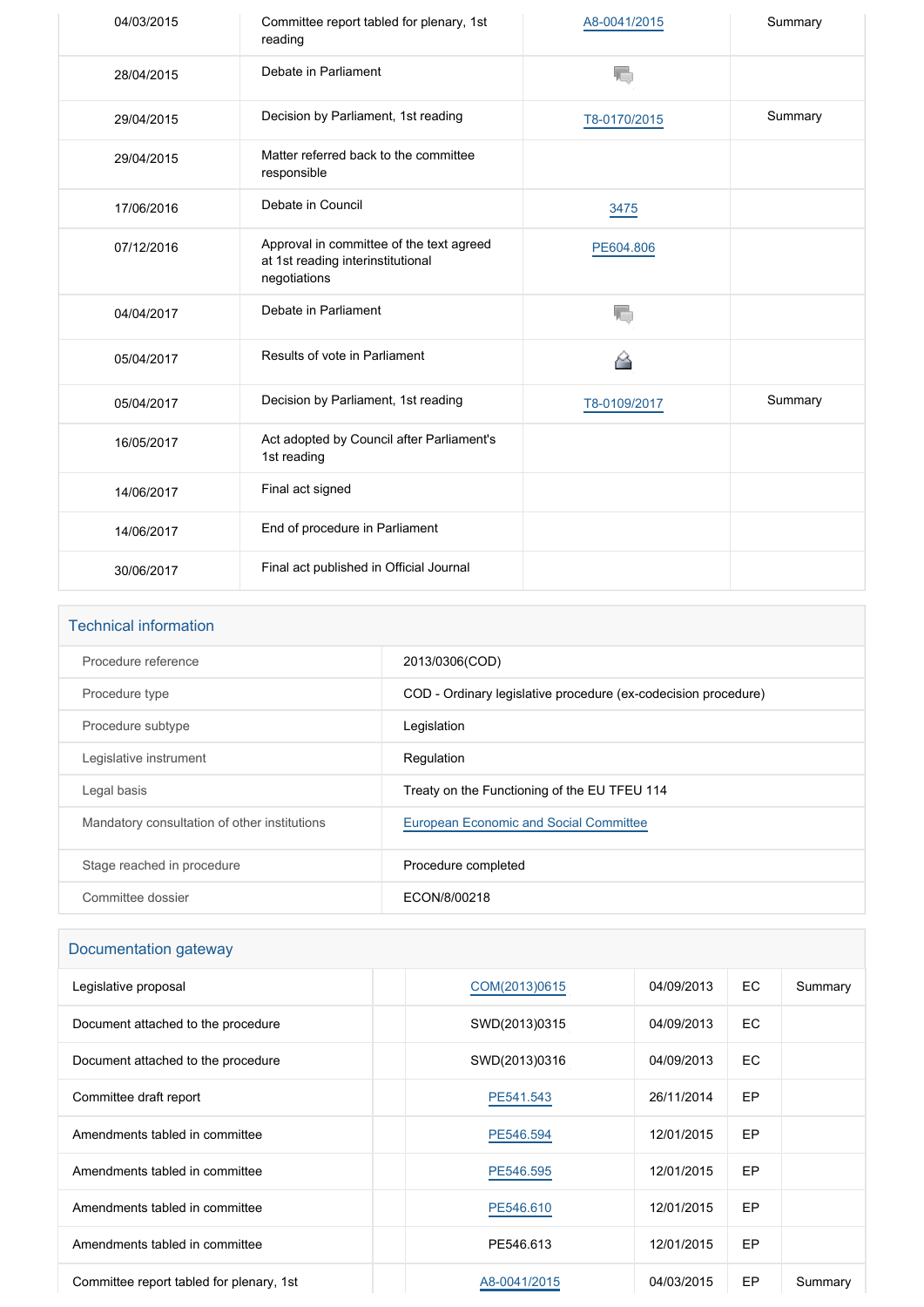| reading/single reading                                                    |                |            |     |         |
|---------------------------------------------------------------------------|----------------|------------|-----|---------|
| Text adopted by Parliament, partial vote at 1st<br>reading/single reading | T8-0170/2015   | 29/04/2015 | EP  | Summary |
| Text agreed during interinstitutional negotiations                        | PE604.806      | 07/12/2016 | EP  |         |
| Text adopted by Parliament, 1st reading/single<br>reading                 | T8-0109/2017   | 05/04/2017 | EP  | Summary |
| Commission response to text adopted in plenary                            | SP(2017)363    | 07/06/2017 | EC. |         |
| Draft final act                                                           | 00059/2016/LEX | 21/06/2017 | CSL |         |

Additional information

| Research document    | <b>Briefing</b> |
|----------------------|-----------------|
| National parliaments | <b>IPEX</b>     |
| European Commission  | EUR-Lex         |

Final act

#### [Regulation 2017/1131](https://eur-lex.europa.eu/smartapi/cgi/sga_doc?smartapi!celexplus!prod!CELEXnumdoc&lg=EN&numdoc=32017R1131) [OJ L 169 30.06.2017, p. 0008](https://eur-lex.europa.eu/legal-content/EN/TXT/?uri=OJ:L:2017:169:TOC) Summary

Final legislative act with provisions for delegated acts

| Delegated acts |                              |
|----------------|------------------------------|
| 2018/2659(DEA) | Examination of delegated act |
| 2021/2764(DEA) | Examination of delegated act |

#### Money market funds

PURPOSE: to ensure uniform prudential requirements that apply to money market funds throughout the Union.

PROPOSED ACT: Regulation of the European Parliament and of the Council.

ROLE OF THE EUROPEAN PARLIAMENT: the European Parliament decides in accordance with the ordinary legislative procedure and on an equal footing with the Council.

BACKGROUND: money funds (MMF, money market funds) offer a short-term cash management tool that provides a high degree of liquidity, diversification, stability of value combined with a market-based yield.

The majority of MMFs, around 80% of the assets and 60% of the funds, operate under the rules of the [Directive 2009/65/EC](http://www.europarl.europa.eu/oeil/FindByProcnum.do?lang=en&procnum=COD/2008/0153) on Undertakings for Collective Investment in Transferable Securities (UCITS). The rest of MMFs should been operating, since July 2013, under the rules of the Alternative Investment Fund Manager (AIFM) [Directive 2011/61/EU.](http://www.europarl.europa.eu/oeil/FindByProcnum.do?lang=en&procnum=COD/2009/0064)

Events that occurred during the financial crisis have shed light on several features of MMFs that make them vulnerable when there are difficulties in financial markets and therefore may spread or amplify risks through the financial system. When the prices of the assets in which the MMFs are invested in start to decrease, especially during stressed market situations, the MMF cannot always maintain the promise to redeem immediately and to preserve the principal value of a unit or share issued by the MMF to investors. This situation may trigger massive and sudden redemption requests, potentially causing broader macroeconomic consequences.

In order to preserve the integrity and stability of the internal market by promoting more resilient MMFs and limiting contagion channels, it is necessary to lay down rules regarding the operation of MMFs, in particular on the composition of the portfolio of MMFs. Uniform rules across the Union are necessary to ensure smooth operation of the short term funding market for financial institutions, corporate issuers of short term debt and governments.

This proposal is in line with the Commission Green Paper (March 2012) on shadow banking. In response to the Green Paper, the European Parliament adopted a [resolution on shadow banking](http://www.europarl.europa.eu/oeil/popups/ficheprocedure.do?reference=2012/2115(INI)&l=en) in November 2012 where it invites the Commission to submit a proposal with particular focus on the MMF issue.

IMPACT ASSESSMENT: in order to ensure the liquidity and the stability of MMFs, a total of 16 options were analysed. The impacts including the costs and benefits on the various stakeholders, investors, asset managers, issuers of short term debt, sponsors were analysed. Such analysis concluded in favour of the creation of a more robust framework for MMFs, increased liquidity levels and more stable structure.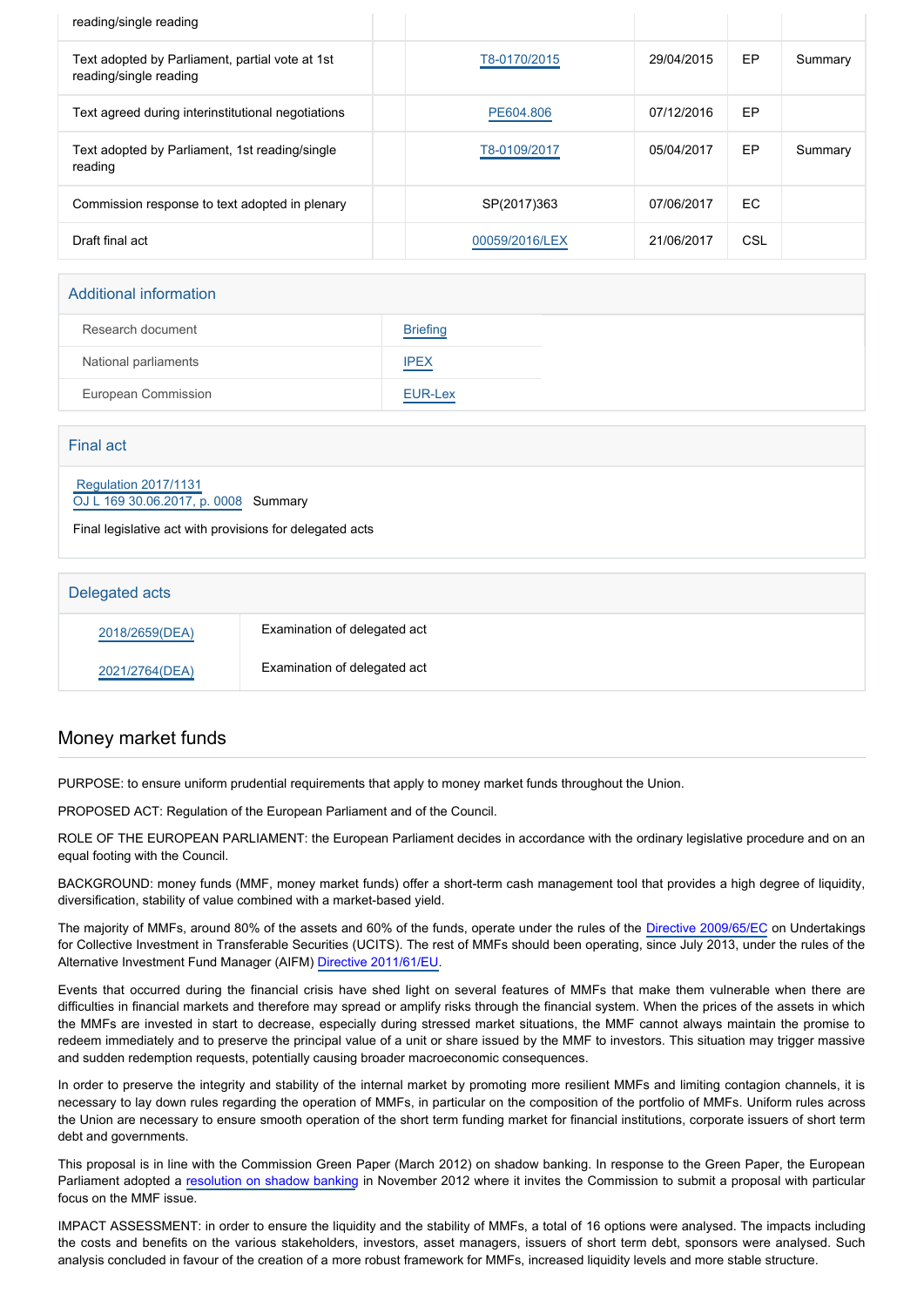LEGAL BASIS: Article 114 of the Treaty on the Functioning of the European Union (TFEU).

CONTENT: the proposed Regulation aims to create a regulatory framework for MMFs in view of ensuring an increased protection of investors in MMFs, as well as enhancing financial stability by preventing contagion risk. It also aims to ensure that the liquidity of the fund is adequate to face investor redemption requests and to render the structure of MMFs safe enough to withstand adverse market conditions.

The more specific objectives of this initiative: (i) to prevent the risk of contagion to the real economy, (ii) to prevent the risk of contagion to the sponsor and, (iii) to reduce the disadvantages for late redeemers, especially with respect to redemptions in stressed market conditions.

The proposal introduces uniform requirements that will deal, amongst others with the scope of eligible assets, with diversification rules, rules related to exposures to credit, interest rate and liquidity risks, as well as rules regarding the authorisation of the funds intending to engage in money market investment. These are essentially prudential product rules that aim to render the European MMFs more secure and efficient, mitigating hereto related systemic risk concerns.

The taking up of activities as fund manager is regulated either by the UCITS Directive or by the AIFM Directive. The activities of the managers will continue to be subject to AIFMD and UCITS Directive but the product rules contained under UCITS framework will be supplemented by the product rules contained in this proposed Regulation.

BUDGETARY IMPLICATION: this proposal has no implications for the EU budget.

DELEGATED ACTS: the proposal contains provisions empowering the Commission to adopt delegated acts in accordance with Article 290 of the Treaty on the Functioning of the European Union (TFEU).

#### Money market funds

The Committee on Economic and Monetary Affairs adopted the report by Neena GILL (S&D, UK) on the proposal for a regulation of the European Parliament and of the Council on Money Market Funds (MMFs).

The parliamentary committee recommended that the European Parliament adopts its position at first reading, following the ordinary legislative procedure, amending the Commission proposal as follows.

Subject matter and scope: Members stressed the necessity of adopting a uniform set of rules in order to avoid contagion of the short term funding market and of the sponsors of the MMF, which would put at risk the stability of the Union's financial market.

In order to mitigate systemic risk, the amended text provides that the Constant Net Asset Value MMFs (CNAV MMFs) should, from the date of the entry into force of this Regulation, only operate in the Union:

- as an EU "public debt CNAV MMF", namely, a CNAV MMF which invests 99.5% of its assets in public debt instruments and, by 2020, at least 80% of its assets in EU public debt instruments:
- as Retail CNAV MMFs;
- or as a "Low Volatility Net Asset Value Money Market Fund" (LVNAV MMF).

Eligible assets: the MMFs may also be invested in:

- · financial instruments issued or guaranteed separately or jointly i) by the national, regional and local administrations of the Member States or their central banks; ii) or by the institutions, bodies, offices or agencies of the Unions, including among others the European Central Bank; iii) or by the European Investment Bank, the European Investment Fund, the new European Fund for Strategic Investments; iv) but also the European stability mechanism, the International Monetary Fund, the International Bank for Reconstruction and Development, the Council of Europe Development Bank and the European Bank for Reconstruction and Development;
- eligible derivative instruments used exclusively for hedging purposes;
- · reverse repurchase agreements or repurchase agreements provided that certain conditions are fulfilled.

Eligible securitisations: the amended test underlines that not all categories of underlying assets have proved to be unstable, including in particular those securitisations where the underlying assets were associated with supporting the working capital of manufacturers and the sales of real economy goods and services. Those securitisations have performed well and should be considered to be eligible money market instruments to the extent that they are eligible as high quality liquid assets.

That is why it is proposed that high quality liquid asset backed securities are deemed to be eligible securitisations. The high quality liquid asset backed securities would be deemed eligible if they are liquid in line with [Regulation \(EU\) No 575/2013](http://www.europarl.europa.eu/oeil/popups/ficheprocedure.do?reference=2011/0202(COD)&l=en), and if the underlying exposures have a high credit quality.

Specific requirements for Public Debt CNAV MMFs, Retail CNAV MMFs and LVNAV MMFs: the manager of a Public Debt CNAV MMF or a Retail CNAV MMF or LVNAV MMF should establish, implement and consistently apply a prudent, rigorous, systematic and continuous internal assessment procedure for determining the weekly liquidity thresholds applicable to the MMFs.

In order to be able to mitigate potential client redemptions in times of severe market stress, all the MMFs should have in place provisions for liquidity fees and redemption gates to prevent significant redemptions in times of market stress and to prevent other investors being unfairly exposed to prevailing market conditions.

LVNAV MMFs should only be authorised for a period of five years. The Commission should review the appropriateness of LVNAV MMFs four years after the entry into force of this Regulation.

The MMFs should not receive external support.

Transparency requirements: in order to develop a transparent and coherent credit assessment procedure, the manager should document the procedures used for the credit assessment. This should ensure that the procedure follows a clear set of rules that can be monitored and that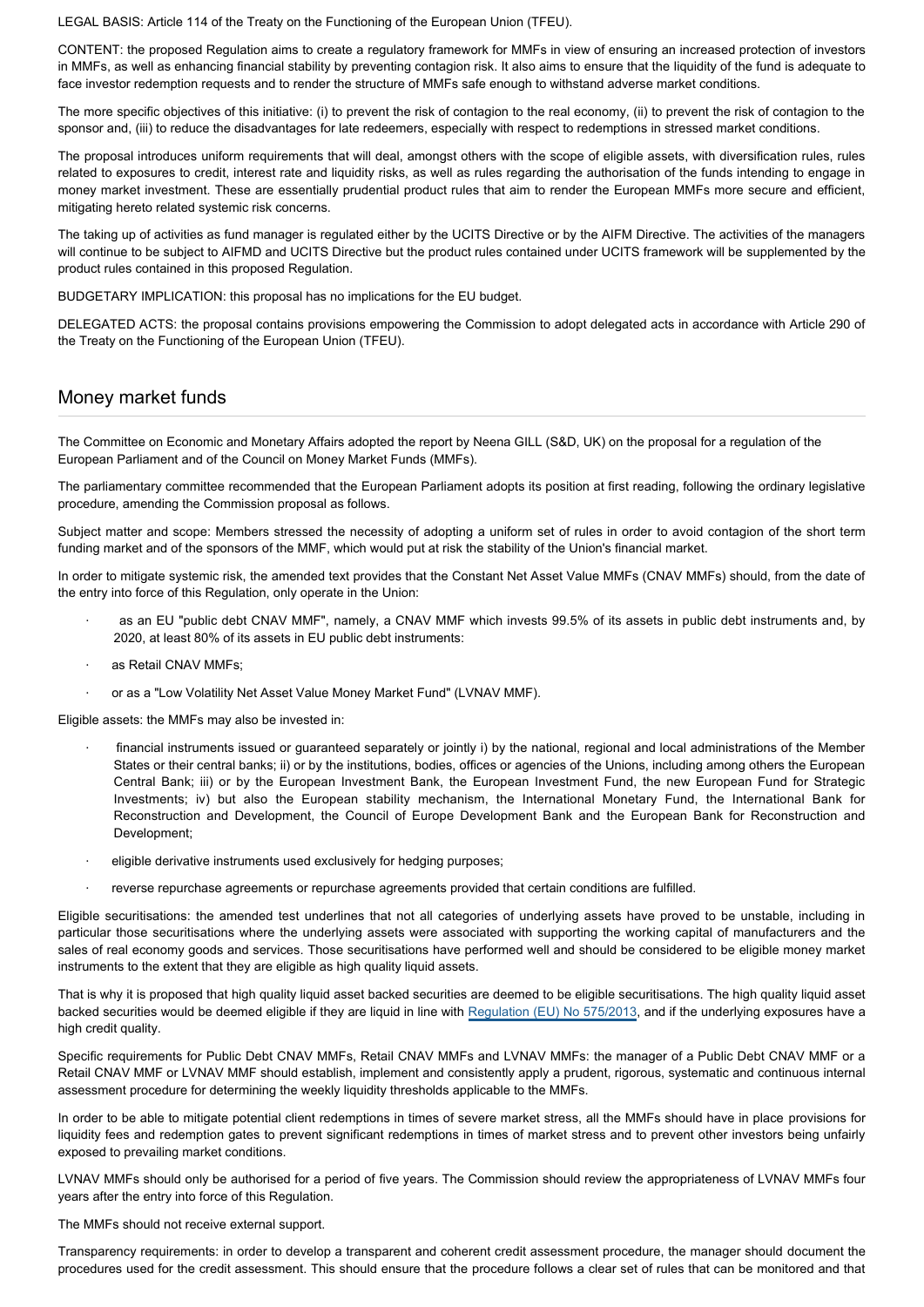the methodologies employed are communicated upon request to the interested stakeholders, as well as to the competent national authority.

Investors should be clearly informed, before they invest in a MMF, if the MMF is of a short-term nature or of a standard nature. In order to avoid misplaced expectations from the investor it must also be clearly stated in any marketing document that MMFs are not a guaranteed investment vehicle.

Investors in a MMF should, at least weekly, receive the following information: a) the liquidity profile of the MMF including the cumulative percentage of investments maturing overnight and within one week and how that liquidity is achieved; b) the credit profile and portfolio composition.

### Money market funds

The European Parliament adopted amendments on the proposal for a regulation of the European Parliament and of the Council on Money Market Funds (MMFs).

The matter was referred for review to the competent Committee. The vote was postponed to a later meeting.

Subject matter and scope: money market funds (MMF) provide short-term finance to financial institutions, corporates or governments and thus contribute to the financing of the European economy. For such entities, using their investments in MMFs is an efficient way to spread their credit risk and exposure, rather than relying solely on bank deposits.

In the absence of a regulation laying down MMF rules, Parliament stressed the necessity of adopting a uniform set of rules in order to avoid contagion of the short term funding market and of the sponsors of the MMF, which would put at risk the stability of the Union's financial market.

In order to mitigate systemic risk, the amended text provides that the Constant Net Asset Value MMFs (CNAV MMFs) should, from the date of the entry into force of this Regulation, only operate in the Union:

- as an EU "public debt CNAV MMF", namely, a CNAV MMF which invests 99.5% of its assets in public debt instruments and, by 2020, at least 80% of its assets in EU public debt instruments;
- as Retail CNAV MMFs for small investors, that is, a CNAV MMF that is available for subscription only to charities, non-profit organisations, public authorities and public foundations;
- or as a "Low Volatility Net Asset Value Money Market Fund" (LVNAV MMF).

Eligible securitisations: the amended test underlines that not all categories of underlying assets have proved to be unstable, including in particular those securitisations where the underlying assets were associated with supporting the working capital of manufacturers and the sales of real economy goods and services.

That is why it is proposed that high quality liquid asset backed securities are deemed to be eligible securitisations. The high quality liquid asset backed securities would be deemed eligible if they are liquid in line with [Regulation \(EU\) No 575/2013](http://www.europarl.europa.eu/oeil/popups/ficheprocedure.do?reference=2011/0202(COD)&l=en), and if the underlying exposures have a high credit quality. Within six months following publication of this regulation, the Commission shall, adopt delegated acts concerning the specification of the criteria for identifying simple, transparent and standardised securitisation.

Specific requirements for Public Debt CNAV MMFs, Retail CNAV MMFs and LVNAV MMFs: the managers of such funds should establish, implement and consistently apply a prudent, rigorous, systematic and continuous internal assessment procedure for determining the weekly liquidity thresholds applicable to the MMFs.

In order to be able to mitigate potential client redemptions in times of severe market stress, all the MMFs should have in place provisions for liquidity fees and redemption gates to prevent significant redemptions in times of market stress and to prevent other investors being unfairly exposed to prevailing market conditions:

- Public Debt CNAV MMFs and Retail CNAV MMFs for small investors should cease to be CNAV MMFs where they cannot meet the minimum amount of weekly liquidity requirements within 30 days of having used the liquidity fees or redemption gates.
- LVNAV MMFs should only be authorised for a period of five years. The Commission should review the appropriateness of LVNAV MMFs four years after the entry into force of this Regulation.

The MMFs should not receive external support on the part of any third party, including the sponsor of the MMF, that is intended for, or would result in, guaranteeing the liquidity of the MMF or stabilising the NAV per unit or share of the MMF.

Transparency requirements: in order to develop a transparent and coherent credit assessment procedure, the manager should document the procedures used for the credit assessment. This should ensure that the procedure follows a clear set of rules that can be monitored and that the methodologies employed are communicated upon request to the interested stakeholders, as well as to the competent national authority.

Investors should be clearly informed, before they invest in a MMF, if the MMF is of a short-term nature or of a standard nature. In order to avoid misplaced expectations from the investor it must also be clearly stated in any marketing document that MMFs are not a guaranteed investment vehicle.

Investors in a MMF should, at least weekly, receive the following information: a) the liquidity profile of the MMF including the cumulative percentage of investments maturing overnight and within one week and how that liquidity is achieved; b) the credit profile and portfolio composition.

Supervision by the competent authorities: the competent authorities shall supervise compliance with this Regulation on an on-going basis. Authorisation of a MMF shall be withdrawn in the event of a breach of the ban on sponsor support.

## Money market funds

The European Parliament adopted by 514 votes to 179, with 9 abstentions, a legislative resolution on the proposal for a regulation of the European Parliament and of the Council on Money Market Funds.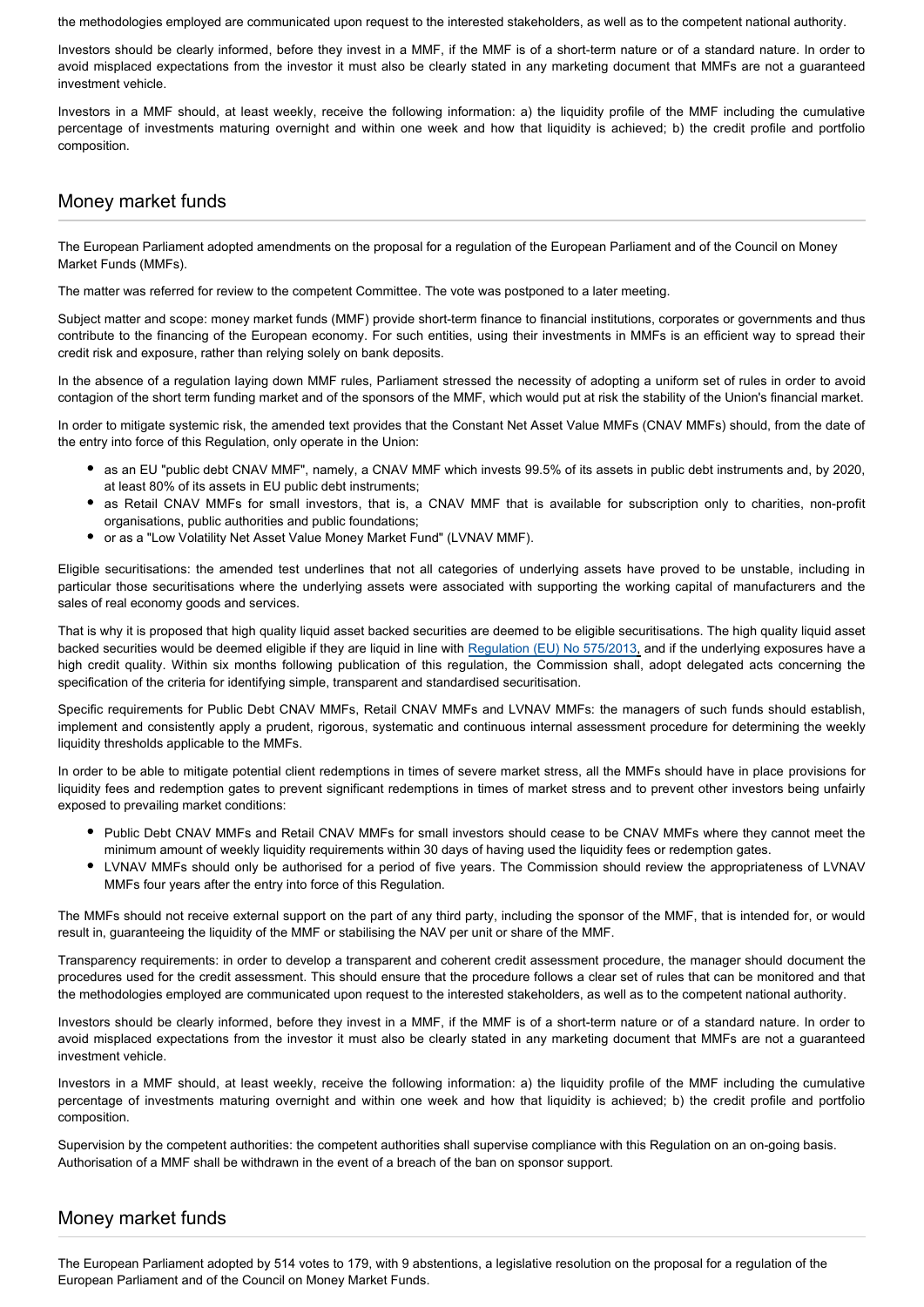Parliaments position adopted in first reading following the ordinary legislative procedure amended the Commission proposal as follows:

Subject matter and scope: the objective of this Regulation is to ensure uniform prudential, governance and transparency requirements that apply to money market funds (MMFs) throughout the Union.

Money market funds provide short-term finance to financial institutions, corporations and governments. By providing finance to those entities, MMFs contribute to the financing of the economy of the Union. Those entities use their investments in MMFs as an efficient way to spread their credit risk and exposure, rather than relying solely on bank deposits.

It is necessary to lay down rules regarding the operation of MMFs, in particular on the composition of the portfolio of MMFs. Those rules are intended to:

- make MMFs more resilient and limit contagion channels of the short-term funding market which would put at risk the stability of the Union's financial market;
- ensure that MMFs are able to face substantial and sudden redemption requests by a large group of investors during stressed market situations.

Types of money market funds: the Regulation covers three types of MMFs:

- Variable net asset value MMF (VNAV MMF);
- Public Debt Constant net asset value MMF (Public Debt CNAV MMF or CNAV MMF), which invest at least 99.5% of their assets in public debt instruments or cash;
- Low Volatility Net asset value MMF (LVNAV MMF).

Eligible assets: money market funds may invest in:

- money market instruments including financial instruments issued or guaranteed separately or jointly by the Union, the national, regional and local administrations of the Member States or their central banks, the European Central Bank, the European Investment Bank, the European Investment Fund, the European Stability Mechanism, the European Financial Stability Facility;
- eligible securitisations and asset-backed commercial paper (ABCPs) provided they meet certain requirements. Given that certain securitisations were particularly volatile during the financial crisis, the proposed Regulations would impose certain quality criteria on securitisations and ABCPs to ensure that only securitisations and successful ABCPs are eligible;
- reverse repurchase agreements and repurchase agreements that meet certain conditions;
- units or shares of other MMFs, subject to certain conditions.

Diversification: an MMF shall invest no more than 5% of its assets in money market instruments, securitisations and ABCPs issued by the same body or 10 % of its assets in deposits made with the same credit institution. Some flexibility in the diversification requirement for deposits with the same credit institution should be allowed.

The aggregate of all of an MMFs exposures to securitisations and ABCPs shall not exceed 20 % of the assets of the MMF.

Credit quality: an MMF should have a prudent internal credit quality assessment procedure for determining the credit quality of the money market instruments, securitisations and ABCPs in which it intends to invest. MMFs should be able to use ratings as a complement to their own assessment of the quality of eligible assets.

Specific requirements for Public Debt CNAV MMFs and LVNAV MMFs: the managers of such funds should establish, implement and consistently apply prudent and rigorous, liquidity management procedures for ensuring compliance with the weekly liquidity thresholds applicable to those MMFs.

In order to be able to mitigate potential client redemptions in times of severe market stress, those MMFs should have in place provisions for liquidity fees and redemption gates to ensure investor protection.

These funds should also be allowed to make limited use of the amortised cost method of valuing assets.

A MMF shall not receive external support by a third party.

Transparency requirements: investors should be clearly informed whether the MMF is of a short-term nature or of a standard nature and whether the MMF is a public debt CNAV MMF, a LVNAV MMF or a VNAV MMF. MMFs should also make available certain other information to investors on a weekly basis, including the maturity breakdown of the portfolio, the credit profile and details of the 10 largest holdings in the MMF.

Supervision: competent authorities should be given all the supervisory and investigatory powers, including the ability to impose certain penalties and measures, necessary for the exercise of their functions with respect to this Regulation.

Review: by five years after the date of entry into force of this Regulation, the Commission shall review and examine whether changes are to be made to the regime for public debt CNAV MMFs and LVNAV MMFs.

#### Money market funds

PURPOSE: to ensure uniform prudential, governance and transparency requirements that apply to money market funds (MMFs) throughout the Union,

LEGISLATIVE ACT: Regulation (EU) 2017/1131 of the European Parliament and of the Council on money market funds.

CONTENT: by providing short-term financing to financial institutions, corporations and governments, money market funds (MMFs) contribute to the financing of the economy of the Union. MMFs are mainly used by corporations seeking to invest their excess cash for a short time frame.

The Regulation lays down rules for money market funds established, managed or marketed in the Union, concerning the financial instruments eligible for investment by a MMF, the portfolio of an MMF, the valuation of the assets of an MMF, and the reporting requirements in relation to